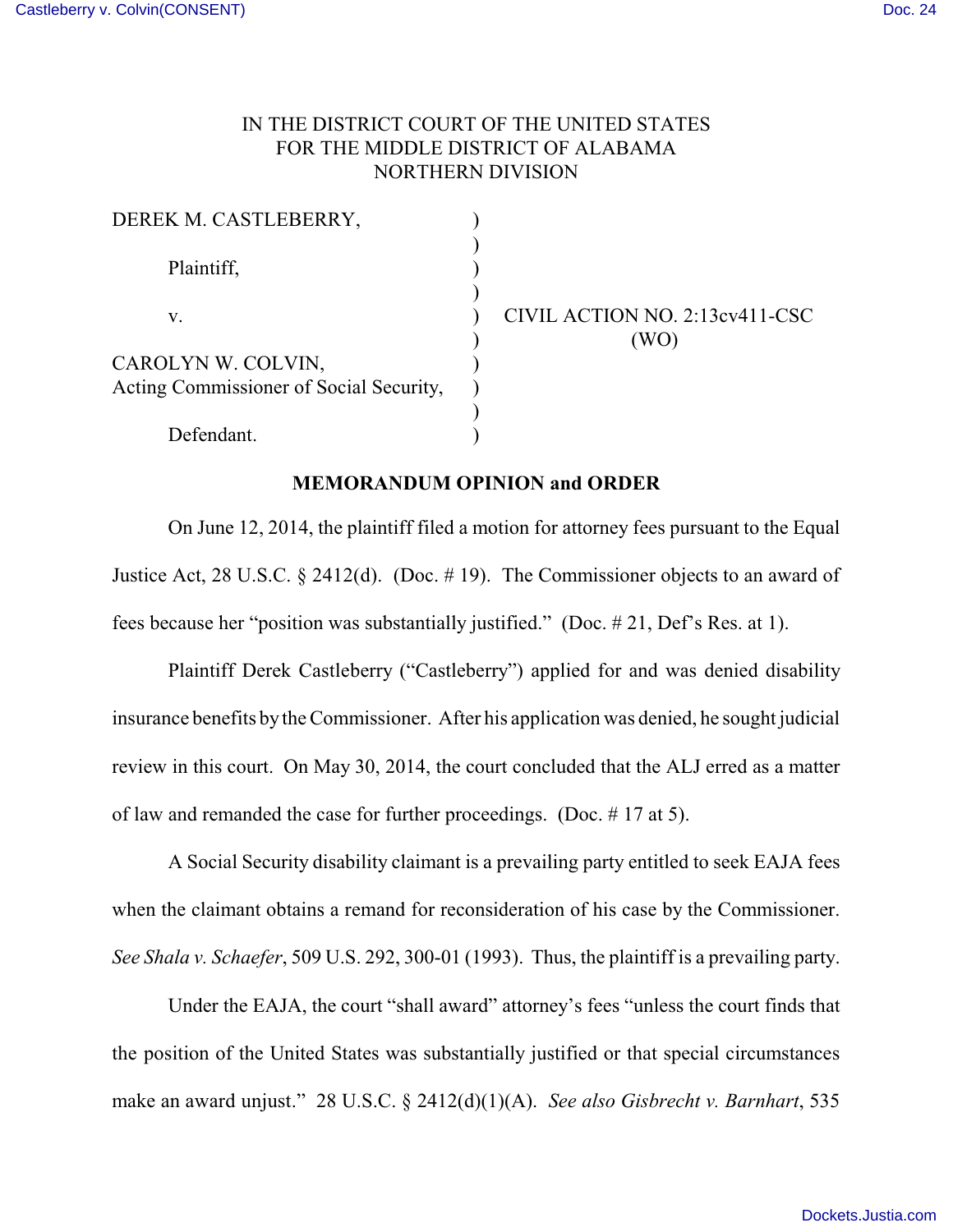U.S. 789, 796 (2002). "The government's position is substantially justified under the EAJA when it is justified to a degree that would satisfy a reasonable person - i.e. when it has a reasonable basis in both law and fact. The government bears the burden of showing that its position was substantially justified." *United States v. Douglas*, 55 F.3d 584, 588 (11th Cir. 1995) (quoting *Pierce v. Underwood*, 487 U.S. 552, 565 (1988)).

It has long been the law of this circuit that the ALJ has a basic duty to develop a full and fair record. *Ellison v. Barnhart*, 355 F.3d 1272, 1276 (11th Cir. 2003); *Kelley v. Heckler,* 761 F.2d 1538 (11th Cir. 1985). In addition, the Supreme Court has concluded that "Social Security proceedings are inquisitorial rather than adversarial. It is the ALJ's duty to investigate the facts and develop the arguments both for and against granting benefits." *Sims v. Apfel*, 530 U.S. 103, 110-111 (2000). In this case, the court concluded that "the ALJ failed to fully and fairly develop the record concerning the effect of the plaintiff's dizziness, loss of balance and headaches on his ability to perform work." (Doc. # 17 at 6). The court further concluded that the ALJ's findings were ambiguous with regard to the effect of Castleberry's dizziness on his ability to work. (*Id.* at 14-15). Because the ALJ's findings were ambiguous, the court was unable to determine whether the ALJ's determination was based on substantial evidence. Thus, the court concluded that the ALJ committed legal error requiring a remand for further proceedings when he failed to comply with the legal requirement that he state with particularity the reasons for his decision. *See Id*. at 16. Thus, the Commissioner's position in this litigation did not have a reasonable basis in *law*. *Pierce*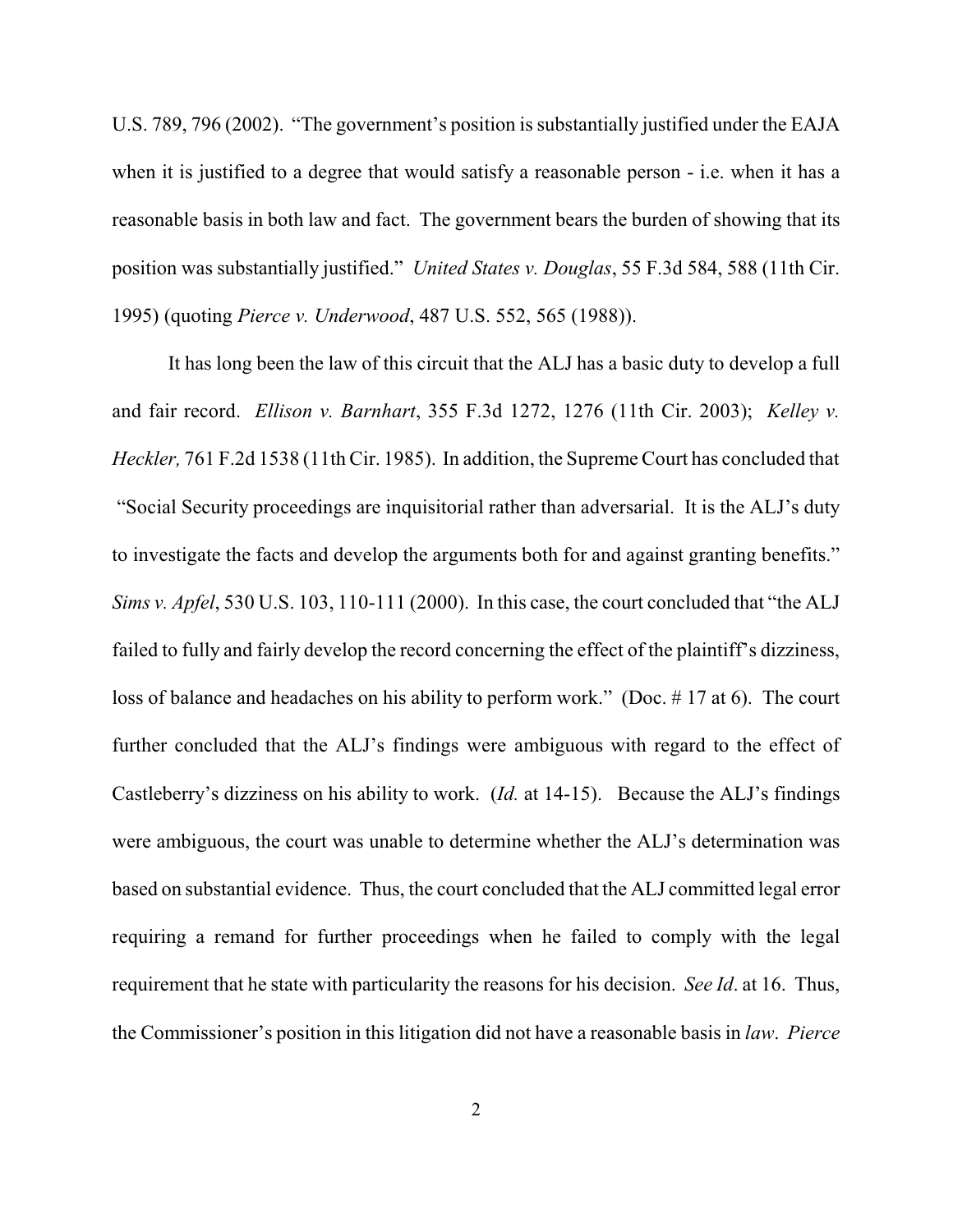requires that the government's position be reasonable *both* in fact and law to be substantially justified.

The Commissioner argues that the plaintiff is not entitled to fees because the Commissioner "was substantiallyjustified in her position that substantial evidence supported the ALJ's residual functional capacity (RFC) finding." (Doc. # 21 at 3). The Commissioner's position misses the mark because, based on the ALJ's failure to properly follow the law, the court was unable to determine whether substantial evidence supported the RFC finding. The ALF's failure to properly consider Castleberry's dizziness in the RFC and then articulate with particularity the basis for his RFC finding prevented the court from being able to conclude that the Commissioner's position was substantially justified. Furthermore, the arguments presented by the Commissioner in opposition to an award of fees merely rehash her arguments in support of the ALJ's determination. The Commissioner offers potential rationales for the ALJ's findings but those rationales do not excuse the ALJ's failure to properly delineate the evidence upon which he actually relied to make his findings.

The Commissioner's position was not substantially justified because the ALJ failed in *his* duties to properly evaluate all the evidence, and to state with particularity the evidence upon which he relied as well as the weight given to the evidence. (Doc. # 21 at 16-18). Consequently, the court concludes that the Commissioner's position was not reasonable in law, and the plaintiff is entitled to an award of fees under EAJA.

The plaintiff seeks fees in the amount of \$4,232.00. The Commissioner does not